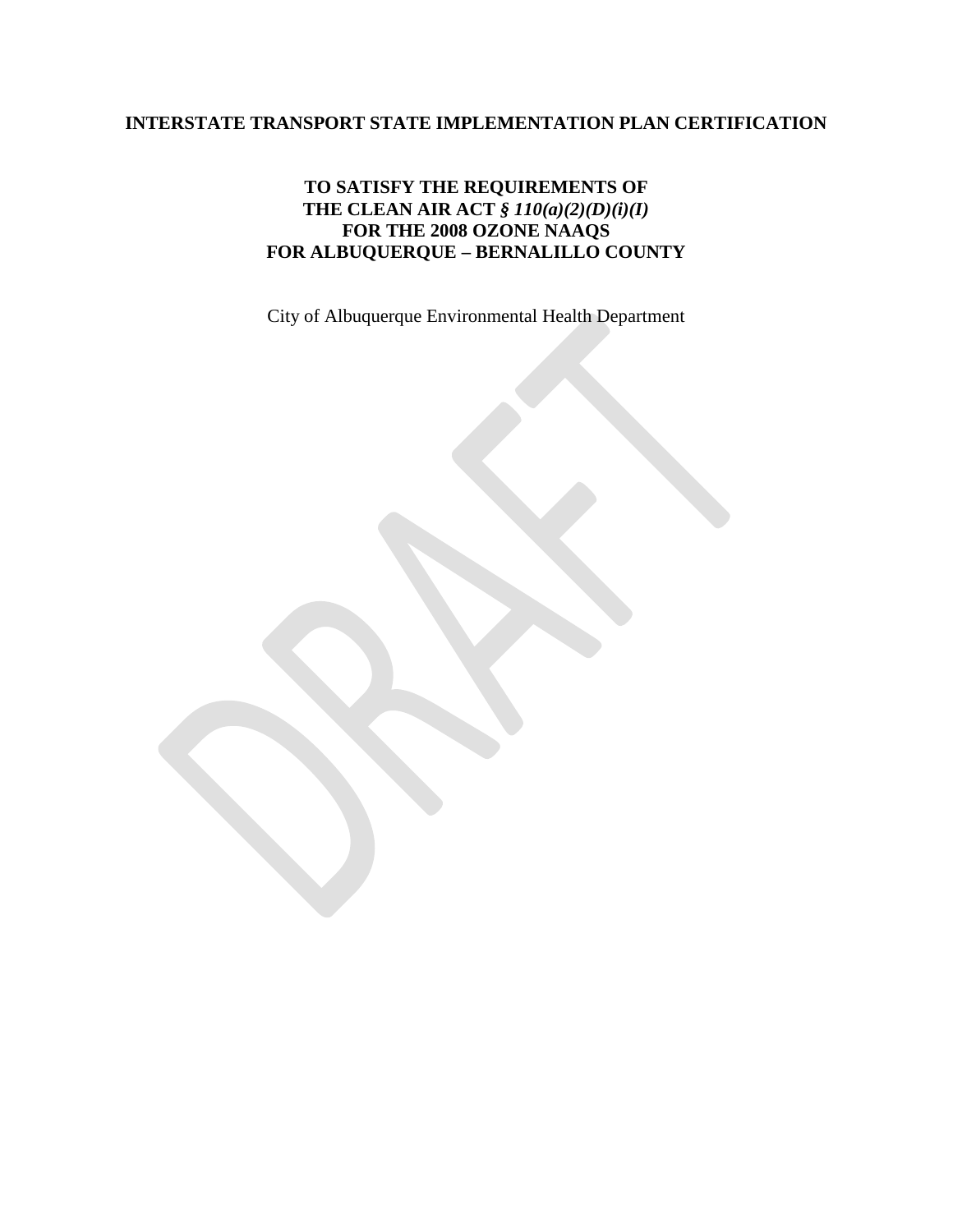### **Background Information**

This document discusses New Mexico's statewide compliance with a section of the Clean Air Act known as the "Good Neighbor Provision." 42 U.S.C. § 7410(a)(2)(D)(i)(I). On August 27, 2013, the Environmental Improvement Board ("EIB") submitted its Infrastructure State Implementation Plan Certification ("i-SIP") for the 2008 ozone National Ambient Air Quality Standard ("NAAQS") on behalf of the state of New Mexico (other than Bernalillo County) to the U.S. Environmental Protection Agency ("EPA"). EPA approved that submission on July 24, 2015[.1](#page-1-0) On August 16, 2010, the Albuquerque-Bernalillo County Air Quality Control Board ("Air Board") submitted its remaining portion for Bernalillo County for the i-SIP. EPA approved the Air Board's submission on October 19, [2](#page-1-1)012.<sup>2</sup> For clarity the remainder of this document will refer to "New Mexico" when it discusses EIB's submissions relating to compliance with the 2008 ozone NAAQS and "Albuquerque-Bernalillo County" when it discusses the Air Board's submissions. When referring to the entire state of New Mexico, it will use "statewide New Mexico."

Based on EPA guidance from the November 19, 2012 Gina McCarthy Memo "*Next Steps for Pending Redesignation Requests and State Implementation Plan Actions Affected by the Recent Court Decision Vacating the 2011 Cross-State Air Pollution Rule,*" along with discussions with EPA Region 6, neither New Mexico nor the Air Board addressed the Good Neighbor Provision<sup>[3](#page-1-2)</sup> in their i-SIPs for the 2008 ozone NAAQS.

On June 30, 2015, the EPA signed a final rule; *Findings of Failure to Submit a Section 110 SIP for Interstate Transport for the 2008 NAAQS for Ozone*, effective August 12, 2015, which identified 24 states that had failed to submit i-SIPs to address significant contribution to nonattainment, or interference with maintenance, of the 2008 8-hour ozone NAAQS in other states, including New Mexico and Bernalillo County.[4](#page-1-3) These findings of failure to submit started a 24-month clock for the EPA to promulgate Federal Implementation Plans ("FIPs") for each of these states to address the interstate transport SIP requirements unless, prior to the EPA promulgating a FIP, the state submitted, and the EPA approved, a SIP that met these requirements. The rule required these 24 states, including New Mexico and Albuquerque-Bernalillo County, to submit a Good Neighbor SIP to EPA for approval by August 12, 2017.<sup>[5](#page-1-4)</sup> This submittal satisfies that requirement.

<span id="page-1-3"></span><sup>4</sup> 80 Fed. Reg. 39961.

<span id="page-1-4"></span><sup>5</sup> 80 Fed. Reg. 39961, 39963 (July 13, 2015).

<span id="page-1-0"></span> $180$  Fed. Reg. 36246 (June 24, 2015).

<span id="page-1-1"></span> $2$  77 Fed. Reg. 58,032 (Sep. 19, 2012).

<span id="page-1-2"></span><sup>&</sup>lt;sup>3</sup> Stephen D. Page, Director of OAQPS, EPA, Information on the Interstate Transport State Implementation Plan Submissions for the 2008 NAAQS under CAA Section 110(a)(2)(D)(i)(I), January 22, 2015 ("EPA Jan. 2015 Good Neighbor memo"), available at [https://www.epa.gov/ozone-pollution/information-interstate-transport-good](https://www.epa.gov/ozone-pollution/information-interstate-transport-good-neighbor-provision-2008-ozone-national-ambient)[neighbor-provision-2008-ozone-national-ambient](https://www.epa.gov/ozone-pollution/information-interstate-transport-good-neighbor-provision-2008-ozone-national-ambient) (last accessed February 15, 2018).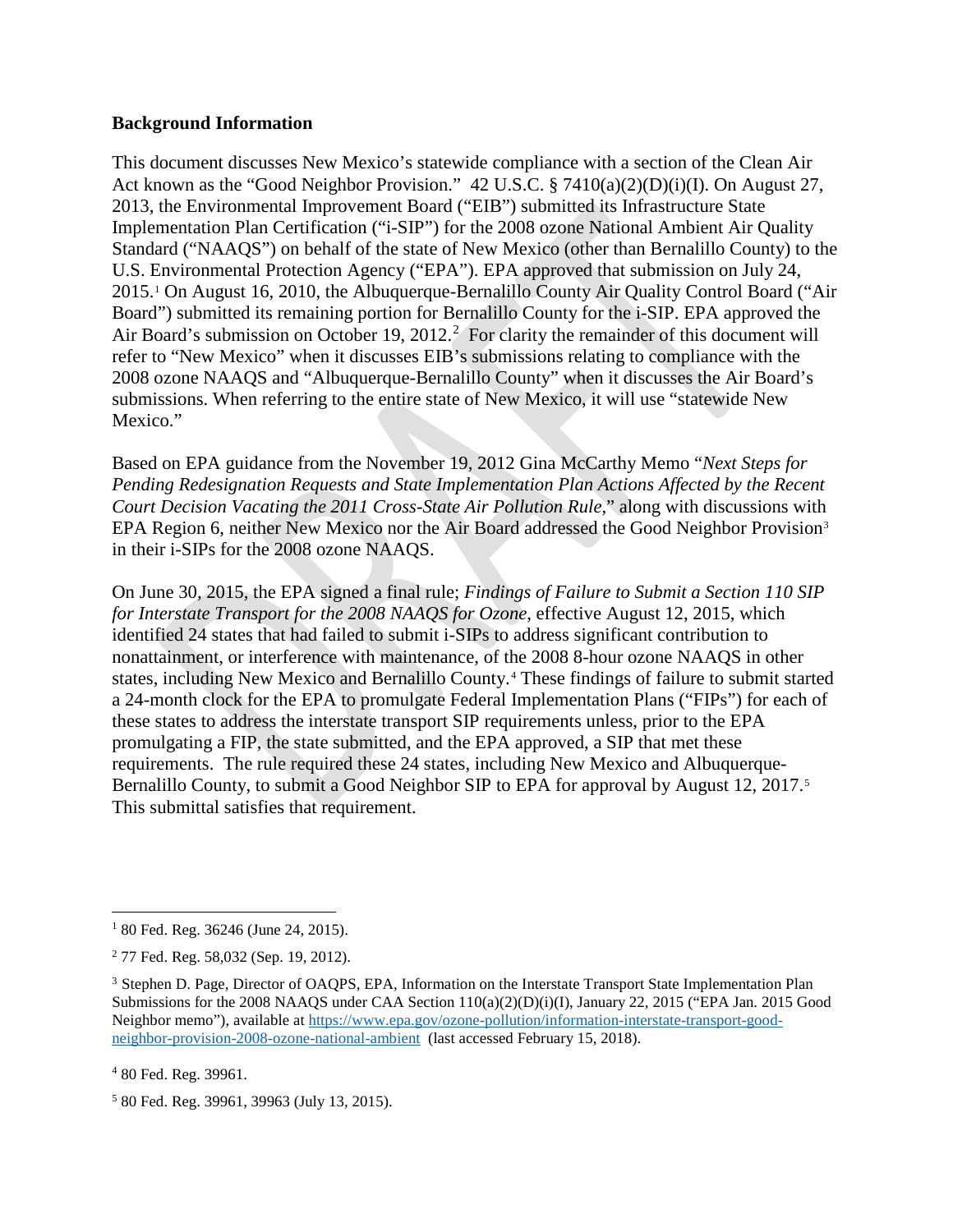### **I. Introduction**

#### *EPA framework for Good Neighbor compliance*

EPA has developed what the agency characterizes as a four-step framework under which EPA and states cooperatively address obligations under the CAA's Good Neighbor Provision<sup>[6](#page-2-0)</sup> in regard to ozone. EPA formulated this framework based on a number of rulemakings and related litigation, beginning with the agency's 1997 ozone NAAQS. The result is an EPA interpretation of rulemaking requirements that, in EPA's view, govern state preparation and submittal of Good Neighbor SIPs to EPA.<sup>[7](#page-2-1)</sup> The four steps in EPA's Good Neighbor rulemaking process are as follows<sup>[8](#page-2-2)</sup>:

- 1. Identify downwind air quality problems;
- 2. Identify upwind states that contribute to downwind air quality problems;
- 3. Identify emissions reductions, if any, that may be needed to prevent downwind problems; and
- 4. Adopt legally enforceable emission reductions.[9](#page-2-3)

For the 2008 ozone NAAQS, steps 1 and 2 consisted of EPA modeling of long distance ozone transport across the United States. If step 2 shows a possible downwind air quality problem, the upwind state must perform additional analysis under Step 3. This Good Neighbor SIP certification describes such analysis, as performed by the New Mexico Environment Department ("NMED") and the City of Albuquerque Environmental Health Department ("EHD"), based on consultations with EPA Region 6. The analysis concludes that emissions of ozone-forming air contaminants, and subsequent formation of ozone, from New Mexico and Albuquerque – Bernalillo County do not contribute to downwind air quality problems and thus no new emissions reduction measures are necessary.

*Overview of EPA Good Neighbor modeling for ozone*

From 2015 to 2018, EPA released six sets of modeling data assessing whether or not a state's emissions of ozone precursors, i.e. nitrogen oxides ("NOx") and volatile organic compounds

<span id="page-2-3"></span><sup>9</sup> Extensive technical documentation on EPA's four step framework, including modeling data, is available from the EPA at<https://www.epa.gov/airmarkets/interstate-air-pollution-transport> (last visited May 11, 2018).

3

<span id="page-2-0"></span> $642$  U.S.C. § 7110(a)(2)(D)(i)(I).

<span id="page-2-1"></span><sup>&</sup>lt;sup>7</sup> Stephen D. Page, Director of OAQPS, EPA, Supplemental Information on the Interstate Transport SIP Submissions for the 2008 NAAQS under CAA Section 110(a)(2)(D)(i)(I), October 27, 2017 ("EPA Oct. 2017 Memo), pp. 2-3 (describing EPA's four step framework for ozone transport obligations). Note that EPA also applies its four-step process to Good Neighbor provisions for PM NAAQS. *Id*., p. 3.

<span id="page-2-2"></span><sup>8</sup> EPA Oct. 2017 Memo and EPA Jan. 2015 Good Neighbor memo, *passim*. These two sources describe EPA's four step rulemaking approach to Good Neighbor SIPs for ozone NAAQS. The discussion of the four-step process in the main text of this SIP is based on these two sources.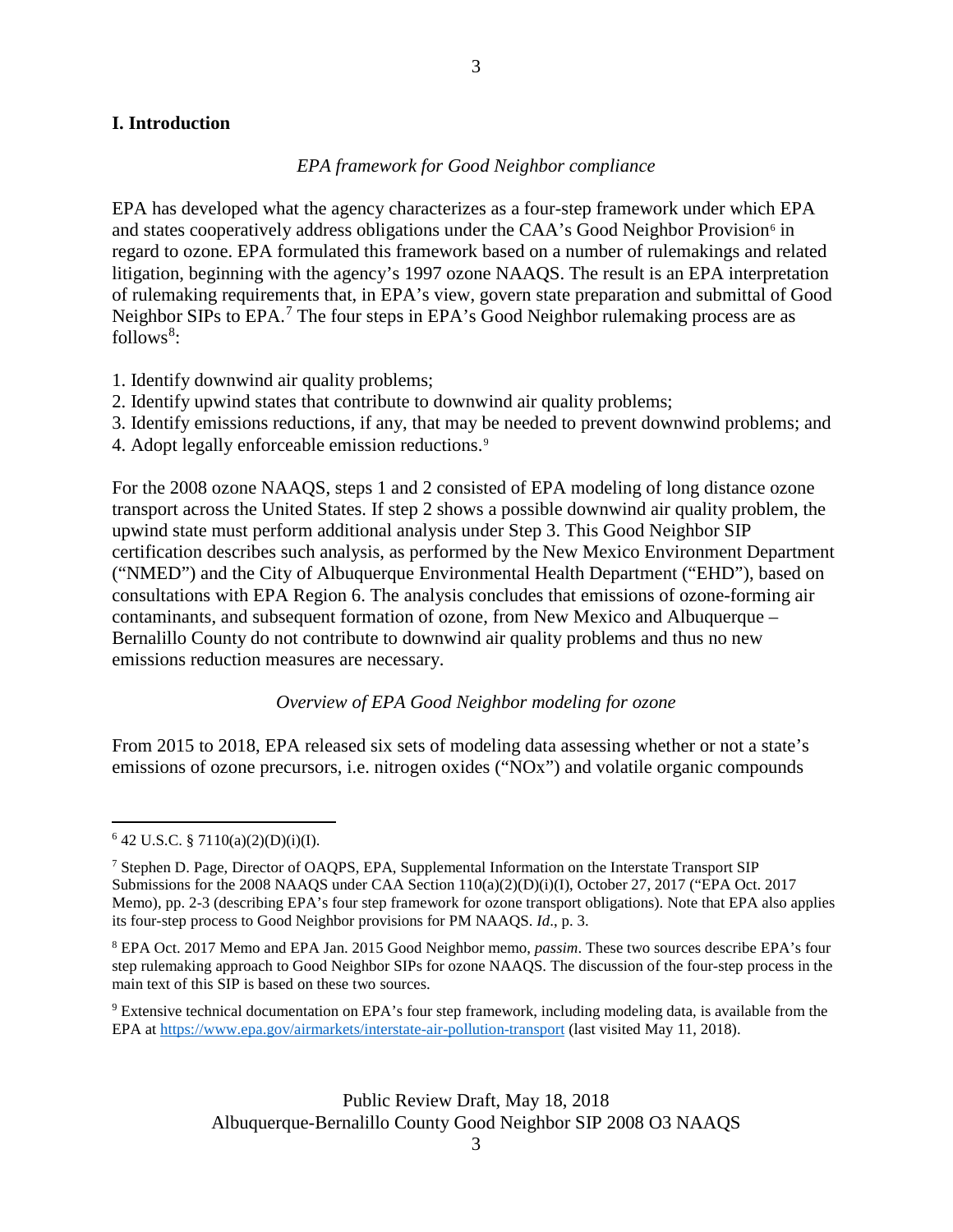("VOCs"),[10](#page-3-0) might violate the Good Neighbor provision for the 2008 ozone NAAQS in a downwind state in a particular future year. The years being modeled were 2017, 2018, and 2023, all of which were in the future at the time EPA released the modeling for each.

4

In brief, EPA's approach was to perform photochemical modeling of long-distance ozone transport throughout the United States (and adjoining portions of the Pacific and Atlantic oceans, Mexico and Canada). The modeling used 2011 emissions and meteorology data, along with design value monitor data from three different periods (2009-11, 2010-12, and 2011-13), to generate three sets of simulated monitor data for each of the six model runs. For the future year being modeled, these three data sets projected a range of estimated measurements of ambient ozone levels at more than 1,000 monitor sites across the United States. The modeling to generate this data used certain assumptions about future emissions increases and control methods to help obtain projected design values for the future year being examined. EPA also performed a separate calculation to obtain an "average contribution metric" in each modeled year, estimating how much of the projected ozone levels at each monitor site resulted from NOx and VOC emissions in specific upwind states, as opposed to sources within the state.

EPA adjusted its data inputs and refined its modeling techniques over the course of the 2015 to 2018 model runs, based on input from stakeholders, but the overall approach to modeling and assessing a state's future compliance with Good Neighbor obligations remained as described above.

> *Demonstration that no new control measures are necessary for New Mexico or Albuquerque-Bernalillo County*

Based on its modeling, EPA found that a state might contribute to future nonattainment of the ozone NAAQS in a downwind state, or interfere with maintenance of the ozone NAAQS in a downwind state, if conditions 1 and 2, below, were both met.

- 1. Any ambient air quality monitor site in a downwind state showed either of the following to be true.
	- a. The modeling for a future year (2017, 2018, or 2023) showed that the projected *average* design value (calculated from three projected design values generated by the model) at a monitor site for the May through September ozone formation season was 76 parts per billion or greater, indicating that the monitor site was projected to be in nonattainment for the 2008 ozone NAAQS. EPA calls such a site a "*nonattainment receptor*."
	- b. The modeling for 2017, 2018, or 2023 showed a single, projected *maximum* design value (identified from among three design values generated by the model)

<span id="page-3-0"></span><sup>&</sup>lt;sup>10</sup> "Ozone precursors" are substances that can contribute to formation of ground level ozone in the atmosphere in the presence of sunlight. These precursors, along with ozone itself, can be transported through the atmosphere over long distances, including internationally and across multiple U.S. states.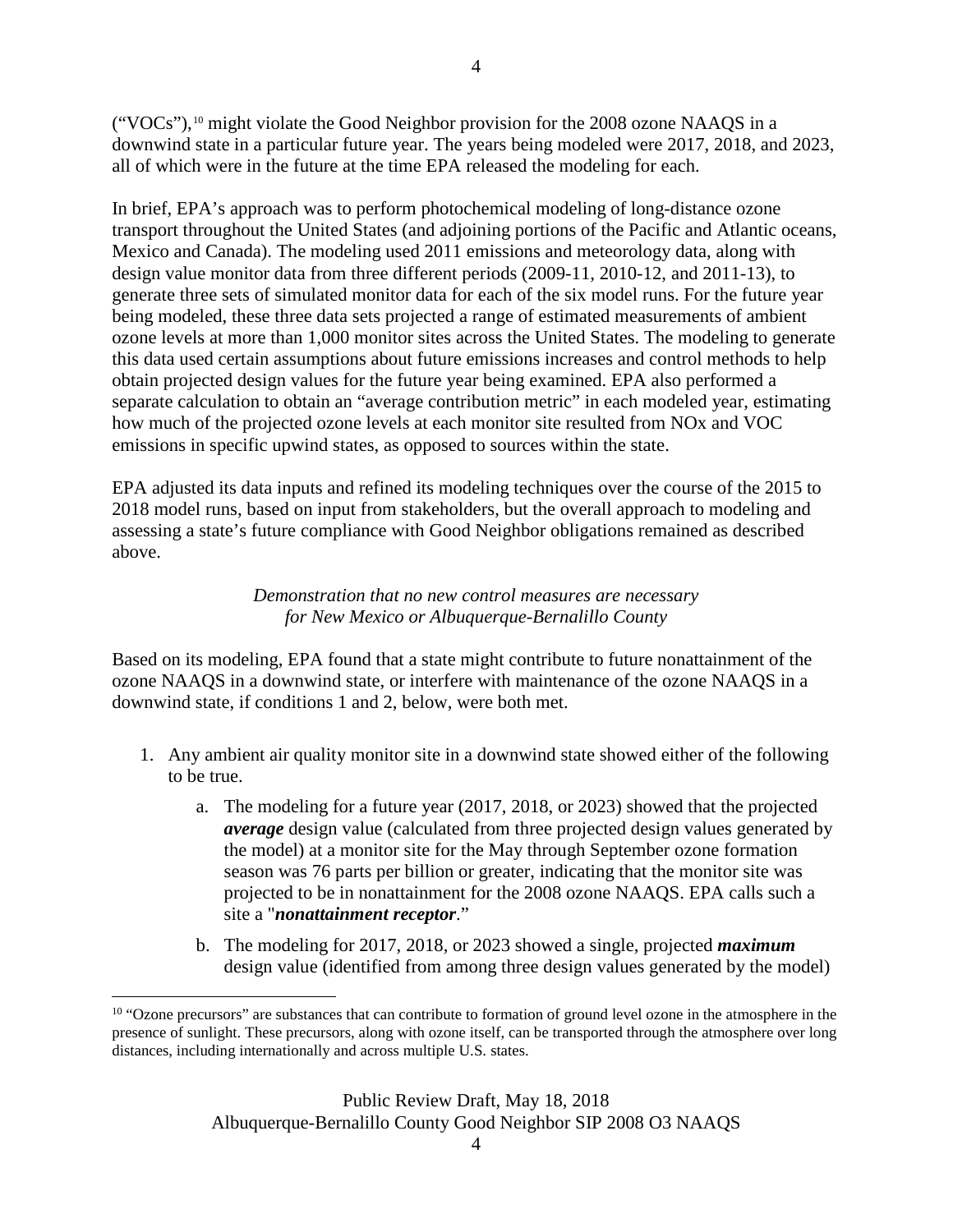at a monitor site for the May through September ozone formation season that was 76 parts per billion or greater, indicating that the monitor site would have difficulty maintaining attainment for the 2008 ozone NAAQS. EPA calls such a site a "*maintenance receptor*."

2. In addition to either of the conditions above being true, the modeling for 2017, 2018, or 2023 must also show that the upwind state's average contribution metric for ambient ozone levels at a given downwind nonattainment or maintenance receptor was at least 0.75 parts per billion (i.e., a significance level of one percent of the 2008 ozone NAAQS of 75 parts per billion). EPA adopted this one percent threshold from the Cross-State Air Pollution Rule (CSAPR) developed earlier for states east of the Mississippi River, to limit ozone transport due to emissions from electric generating units (EGUs). However, EPA adopted the CSAPR approach with the caveat that a uniform approach to Good Neighbor obligations in the East was appropriate because electric generating units were the principle contributor to interstate ozone transport. EPA has stated that assessing Good Neighbor obligations in the Western states will be done on a case-by-case basis. In this SIP certification, NMED and EHD have applied the one percent threshold in their analysis.

If modeling shows that the above conditions are met, EPA concludes that emissions from the upwind state may contribute to future attainment or maintenance difficulties at the downwind receptor. EPA has stated that this conclusion does not definitively show a violation of the Good Neighbor Provision. Rather, it shows that further evaluation is necessary to determine whether there is a violation.

Photochemical modeling performed by EPA showed that New Mexico has a significant impact on two monitors in Jefferson County, Colorado: one nonattainment monitor (Rocky Flats – North) and one maintenance monitor (National Renewable Energy Laboratory, "NREL"). The results of EPA's modeling are shown in .Table 1.

5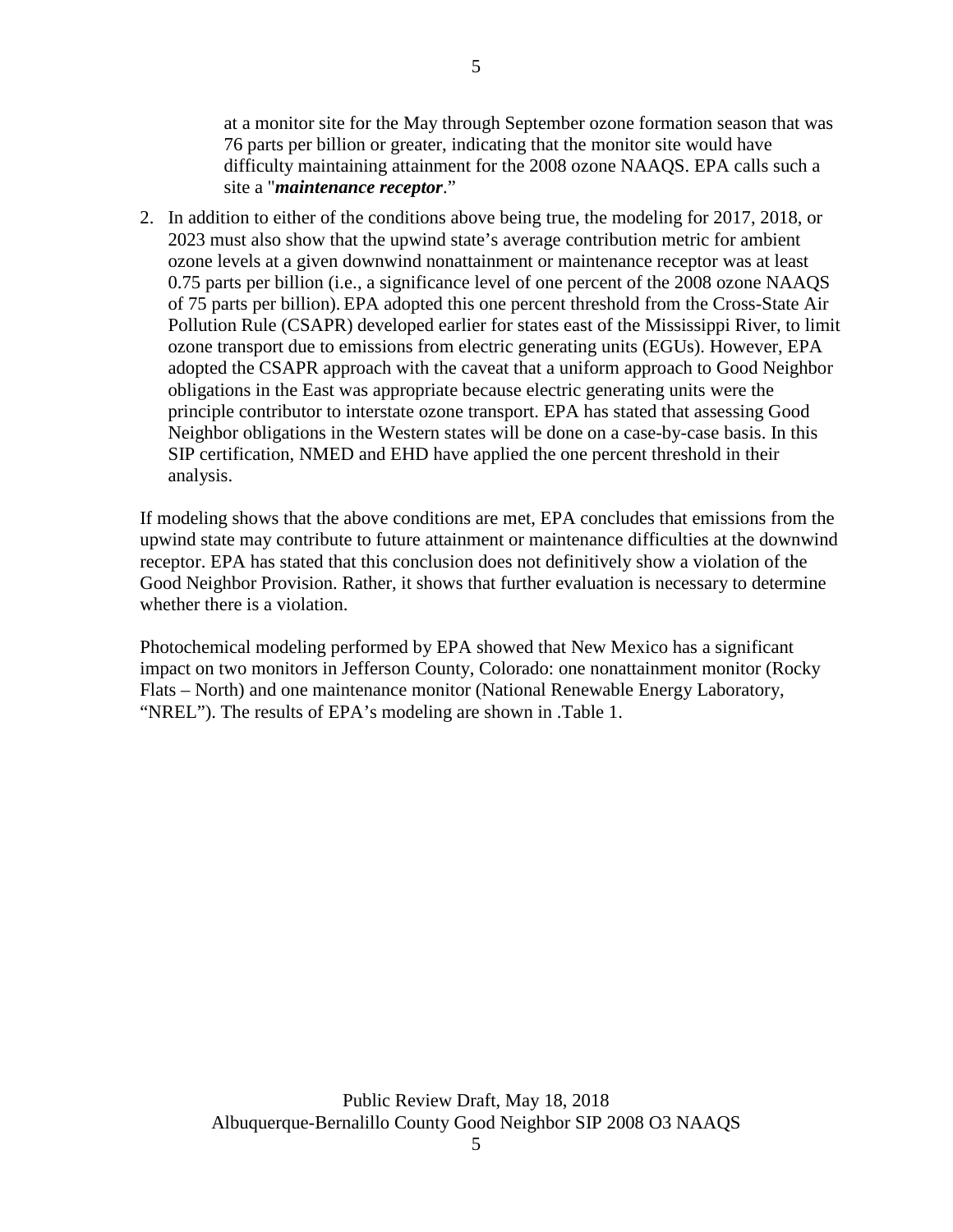| <b>DESCRIPTION OF</b>       | JEFFERSON COUNTY, CO. JEFFERSON COUNTY, CO. |                               |
|-----------------------------|---------------------------------------------|-------------------------------|
| <b>MODELING</b>             | <b>Rocky Flats - North</b>                  | <b>NREL</b>                   |
|                             | <b>Monitor site #80590006</b>               | <b>Monitor site #80590011</b> |
| Model run #1                |                                             |                               |
| Average design value, 2018  | 73.0 ppb                                    | 72.1 ppb                      |
| Maximum design value, 2018  | 75.5 ppb                                    | 75.1 ppb                      |
| <b>Statewide New Mexico</b> | $0.95$ ppb                                  | $0.47$ ppb                    |
| contribution, 2018          |                                             |                               |
| Model run #2                |                                             |                               |
| Average design value, 2017  | 76.3 ppb                                    | 75.8 ppb                      |
| Maximum design value, 2017  | 78.8 ppb                                    | 78.9 ppb                      |
| <b>Statewide New Mexico</b> | $1.05$ ppb                                  | $0.54$ ppb                    |
| contribution, 2017          |                                             |                               |
| Model run #3                |                                             |                               |
| Average design value, 2017  | 75.7 ppb                                    | 74.9 ppb                      |
| Maximum design value, 2017  | 78.2 ppb                                    | 78.0 ppb                      |
| <b>Statewide New Mexico</b> | $0.63$ ppb                                  | $0.77$ ppb                    |
| contribution, 2017          |                                             |                               |
| Model run #4                |                                             |                               |
| Average design value, 2023  | 70.5 ppb                                    | 69.7 ppb                      |
| Maximum design value, 2023  | 72.9 ppb                                    | 72.7 ppb                      |
| <b>Statewide New Mexico</b> | $0.35$ ppb                                  | $0.41$ ppb                    |
| contribution, 2023          |                                             |                               |
| Model run #5                |                                             |                               |
| Average design value, 2023  | 71.3 ppb                                    | $70.9$ ppb                    |
| Maximum design value, 2023  | 73.7 ppb                                    | 73.9 ppb                      |
| <b>Statewide New Mexico</b> | Not available                               | Not available                 |
| contribution 2023           |                                             |                               |
| Model run #6                |                                             |                               |
| Average design value, 2023  | 71.3 ppb                                    | $70.9$ ppb                    |
| Maximum design value, 2023  | 73.7 ppb                                    | 73.9 ppb                      |
| <b>Statewide New Mexico</b> | $0.70$ ppb                                  | $0.38$ ppb                    |
| contribution 2023           |                                             |                               |

**TABLE 1: EPA modeled statewide New Mexico contributions to interstate ozone transport[11](#page-5-0)**

**(red text indicates modeled statewide New Mexico violation of Good Neighbor provision)**

Based on their analysis of the modeling data, EPA, NMED, and EHD agreed on a "weight of evidence" approach to preparing the Good Neighbor SIP submittals. A description of the approach and the conclusion reached by applying appears below. The conclusion is that New Mexico and Albuquerque – Bernalillo County do not need to implement additional control

Public Review Draft, May 18, 2018 Albuquerque-Bernalillo County Good Neighbor SIP 2008 O3 NAAQS

<span id="page-5-0"></span><sup>&</sup>lt;sup>11</sup> EPA modeling showed contributions to downwind ozone monitor readings from New Mexico as a whole, without distinguishing the contribution of Albuquerque and Bernalillo County from the rest of the state.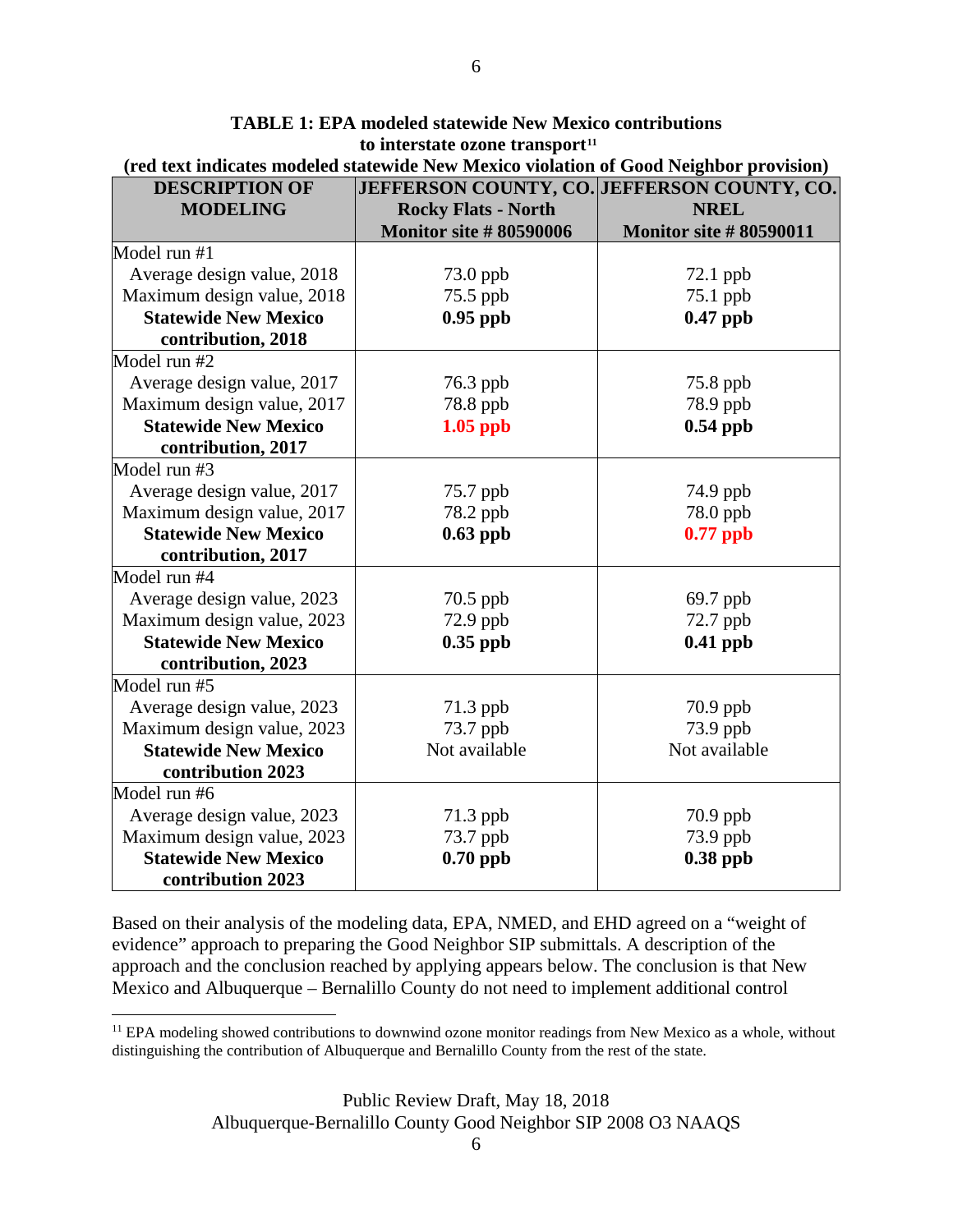measures, beyond those already in existence or scheduled to be implemented, to meet obligations under the Good Neighbor Provision. Any additional control measures implemented by New Mexico or Albuquerque-Bernalillo County would result in what EPA terms "overcontrol," i.e. control measures unnecessary to meet Good Neighbor Provision and thus not legally required.[12](#page-6-0)

The following describes the evidence considered by New Mexico and Albuquerque – Bernalillo County in concluding that they will satisfy the Good Neighbor Provision for the 2008 ozone NAAQS.

1. **Insignificance of modeled statewide New Mexico contribution by 2023.[13](#page-6-1)** EPA's own modeling data suggests that statewide New Mexico's contribution to attainment difficulties at two Jefferson County monitors will decline substantially over time, becoming insignificant, as defined by EPA, by 2023. At all of the remaining monitor sites throughout the United States, statewide New Mexico's contribution to attainment difficulties will be insignificant through 2023.

EPA's initial round of modeling for future year 2017, released in August of 2015, showed a potential statewide New Mexico contribution at the Rocky Flats - North monitor site # 80590006 of 1.05 ppb, exceeding the 0.75 ppb EPA threshold of Good Neighbor concern by 0.3 ppb at a site that EPA's methodology deemed a "**nonattainment receptor**." Because statewide New Mexico's monitored contribution was above EPA's 1% threshold for a potentially significant contribution, EPA's Good Neighbor framework requires additional evaluation. This additional evaluation was furnished by further runs of EPA modeling for (then) future years 2017, 2018, and 2023 which showed no exceedance of the contribution threshold at the same monitor. These additional model runs used updated data and approaches, as described in EPA's technical support documentation.

For the NREL monitor site #80590011, one model run for future year 2017 showed a slight exceedance of EPA's 1% contribution threshold, by 0.02 ppb. EPA's methodology deemed this site a 2017 "**maintenance**" receptor. In this modeling, EPA projected that statewide New Mexico would contribute more than 1% of the NAAQS to ambient ozone levels at this monitor. However, additional EPA modeling, based on updated methodology, showed that the very slight modeled NAAQS exceedance for 2017 was no longer present by 2023. EPA's modeling incorporated expected emission reductions across the United States due to federal and state regulations scheduled to be implemented through 2023, such as reductions due to mobile source standards. EPA's data provides

<span id="page-6-0"></span> <sup>12</sup> *EPA v. EME Homer City Generation, L.P.*, 134 S. Ct. 1584, 1600-01 (2014) (EPA may require Good Neighbor emission reductions sufficient to attain and maintain NAAQS in downwind states but not more), cited in EPA Oct. 2017 Memo, p. 4.

<span id="page-6-1"></span> $13$  EPA believes that 2023 is a reasonable year to assess downwind air quality to evaluate any remaining requirements under the good neighbor provision for the 2008 ozone NAAQS. A detailed rationale is found in EPA Oct. 2017 Memo.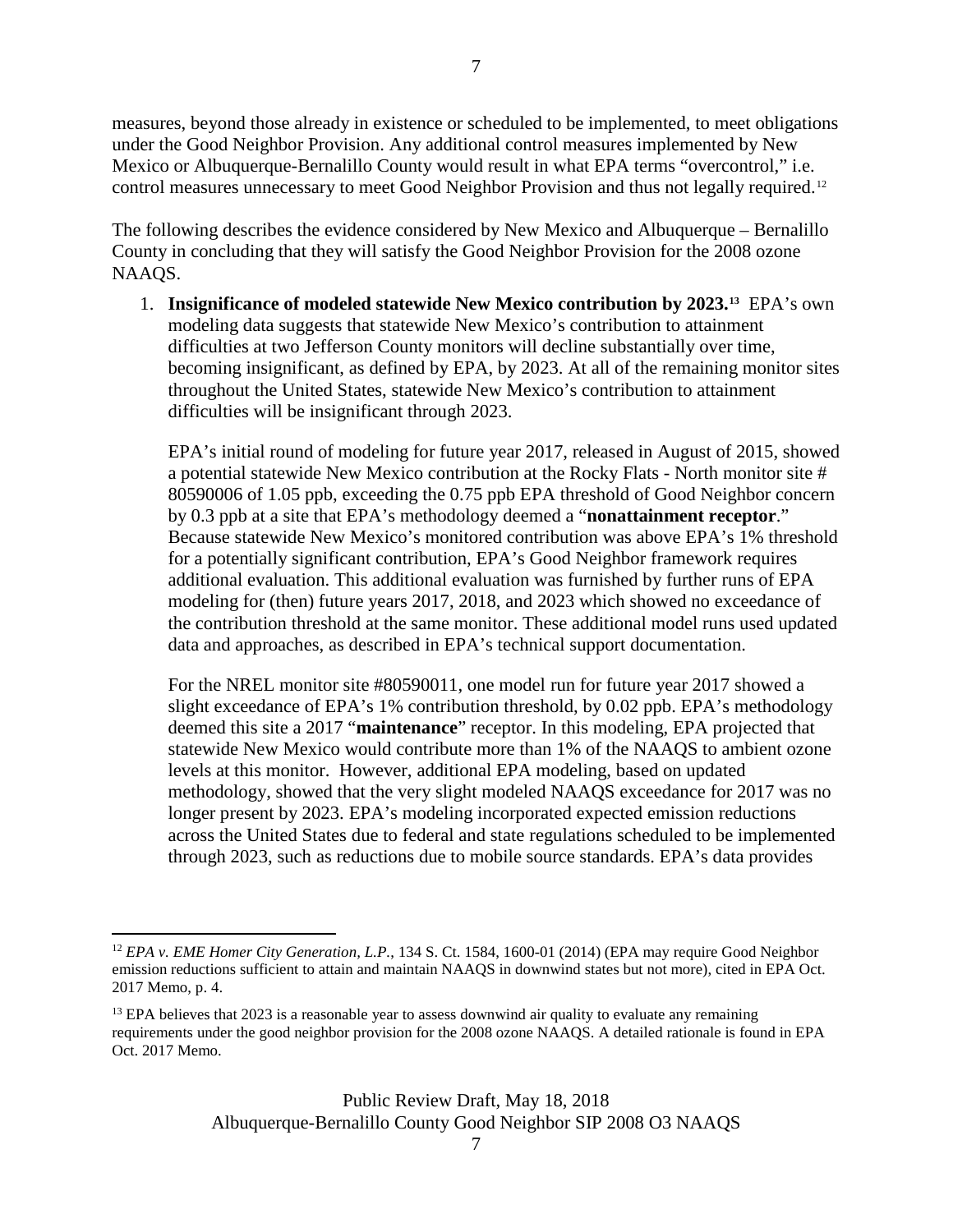evidence that any slight statewide New Mexico exceedance of the 1% significant contribution threshold will decline below that threshold by 2023.

Thus, for both of the monitor sites discussed above, the most recent EPA modeling projections show both Colorado sites to be in attainment for the 2008 ozone NAAQS by 2023. Statewide New Mexico's modeled emissions will not contribute more than 1% of the NAAQS at either site in 2023. Therefore, EPA's modeling indicates that New Mexico and Albuquerque – Bernalillo County meet their obligations under the Good Neighbor Provision of the Clean Air Act. Other evidence discussed later in this SIP certification will further reinforce this conclusion.

- 2. **"On the books" control measures scheduled to be implemented through 2023 that were incorporated into EPA modeling.** Significant, legally enforceable  $NO<sub>X</sub>$  emission reduction measures will be implemented statewide in New Mexico through 2023. Implementation of these measures, along with modeling data showing insignificant New Mexico downwind ozone contributions, further suggests that no new emission control measures are needed in statewide New Mexico to address Good Neighbor Provision under the 2008 ozone standard. Certain EPA-modeled control measures that will be implemented through 2023 and provide reassurance regarding satisfaction of Good Neighbor obligations are described below.
	- a. Federal Tier III mobile source standards for 2017 to 2025.<sup>[14](#page-7-0)</sup> During these model years for newly produced cars, the federal government will phase in emission control requirements that will reduce emissions of  $NO<sub>X</sub>$ . These will result in emission reductions as the vehicle fleet in statewide New Mexico "turns over," i.e., the introduction of newer, cleaner vehicles over time that will replace older models subject to less stringent standards.
	- b. San Juan Generating Station ("SJGS") Unit Shutdowns. Public Service Co. of New Mexico (PNM) completed the shutdown of two of the four units (Units 2 and 3) of its SJGS near Farmington, NM in December 2017 as part of the Regional Haze Best Available Retrofit Technology ("BART") SIP.[15](#page-7-1) This SIP control measure eliminated the combined Maximum Allowable Emission Limit of 12,408 tons per year (tpy)  $NO<sub>X</sub>$  from Units 2 and 3.<sup>[16](#page-7-2)</sup> Actual 2017 emissions from Unit 2 were 3,208 tpy, and for Unit 3 were 5,378 tpy—these emissions will not occur in

<span id="page-7-2"></span><sup>16</sup> Page A14 of A61, Title V Permit  $#P062R3$ 

<span id="page-7-0"></span><sup>&</sup>lt;sup>14</sup> EPA has announced an intention to revise the Tier III standards for 2022-2025, however, as of the date of this writing, no final decision has been made. At this time, it is not possible to know if the Tier III standards will be changed and, if they are changed, how much they will be changed. It will be some time before a final decision is made. The Tier III standards factored into EPA's Good Neighbor modeling remain in place at the time this proposed SIP certification is being written.

<span id="page-7-1"></span><sup>&</sup>lt;sup>15</sup> Approval and Promulgation of Implementation Plans; New Mexico; Regional Haze and Interstate Transport Affecting Visibility State Implementation Plan Revisions, Final Rule [79 FR 60985, 10/9/14]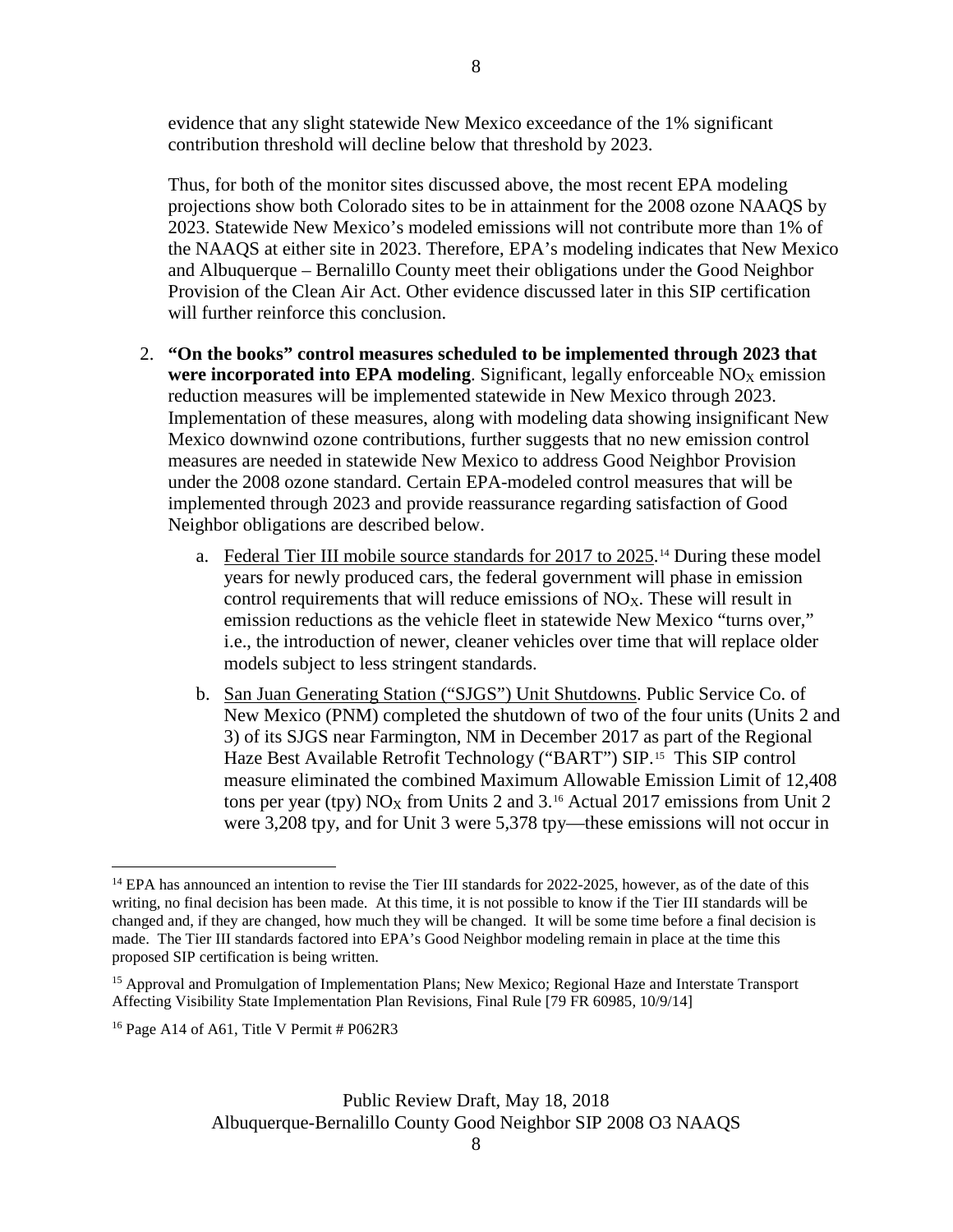2018. This SIP also required installation of selective non-catalytic reduction ("SNCR") on the remaining two units, with an emission rate of no greater than 0.23 lb/mm Btu, which lowers the facility's potential to emit and will decrease potential  $NO<sub>X</sub>$  emissions from Units 1 and 4 by 23%. New Mexico estimates that implementation of the BART controls at SJGS will result in  $NO<sub>X</sub>$  reductions of approximately 13,000 tons per year (tpy) (from 21,000 tpy to 8,011 tpy).<sup>[17](#page-8-0)</sup>

c. Incorporation by Reference ("IBR") of NSPS, NESHAPs and MACTs.

New Mexico has incorporated NSPS, NESHAPs and MACTs promulgated by EPA, including those promulgated since 2008, into its *New Source Performance Standards*, 20.2.77 NMAC, *Emission Standards for Hazardous Air Pollutants*, 20.2.78 NMAC, and *Maximum Achievable Control Technology Standards for Source Categories of Hazardous Air Pollutants*, 20.2.82 NMAC respectively.[18](#page-8-1) Aspects of many of these rules control the emissions of ozone and its precursors. For example, 40 CFR 60, Subpart OOOO, *Standards of Performance for Crude Oil and Natural Gas Production, Transmission and Distribution for which Construction, Modification or Reconstruction Commenced After August 23, 2011, and on or before September 18, 2015*, and OOOOa, *Standards of Performance for Crude Oil and Natural Gas Facilities for which Construction, Modification or Reconstruction Commenced After September 18, 2015*. New Mexico will continue to update its IBR through 2023 and beyond. Albuquerque-Bernalillo County follows a similar protocol to implement these federal standards, which are incorporated by reference in 20.11.63 NMAC, *New Source Performance Standards for Stationary Sources,* and 20.11.64 NMAC, *Emission Standards for Hazardous Air Pollutants for Stationary Sources*.

3. **Attainment demonstration for Denver area**. On May 31, 2017, the State of Colorado submitted to EPA a proposed SIP revision for the Denver Metro/North Front Range ("DMNFR") moderate nonattainment area under the 2008 ozone NAAQS. The submittal included an attainment demonstration, base and future year emission inventories, a reasonable further progress demonstration, a reasonably available control measures analysis, a motor vehicle inspection and maintenance program in Colorado Regulation Number 11, a nonattainment new source review program, a contingency measures plan, 2017 motor vehicle emissions budgets for transportation conformity, and revisions to Colorado Regulation Number 7 – *Control of Ozone via Ozone Precursors and Control of Hydrocarbons via Oil and Gas Emissions (Emissions of Volatile Organic Compounds and Nitrogen Oxides)*.[19](#page-8-2)

Public Review Draft, May 18, 2018 Albuquerque-Bernalillo County Good Neighbor SIP 2008 O3 NAAQS

<span id="page-8-0"></span><sup>&</sup>lt;sup>17</sup> Approval and Promulgation of Implementation Plans; New Mexico; Regional Haze Five-Year Progress Report State Implementation Plan, Proposed Rule [80 FR 67684-5, 11/3/15]

<span id="page-8-1"></span><sup>18</sup> 83 Fed. Reg. 15964 (Promulgated 4/13/18, and effective 6/12/18).

<span id="page-8-2"></span><sup>&</sup>lt;sup>19</sup> Promulgation of SIP Revisions; Colorado; Attainment Demonstration for the 2008 8-Hour Ozone Standard for the DMNFR Nonattainment Area, and Approval of Related Revisions. 83 FR 14807, 4/6/18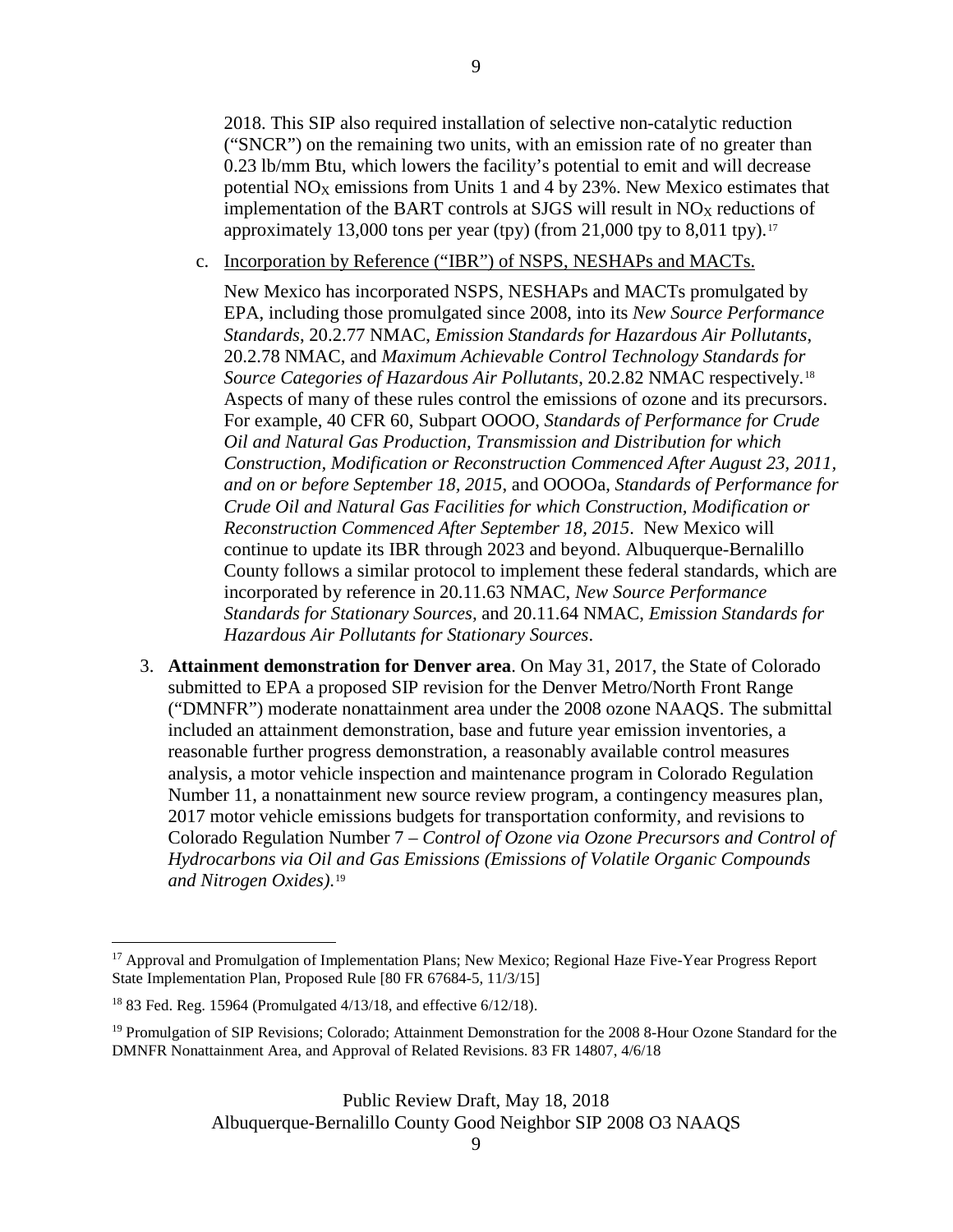Taken as a whole, this evidence indicates that EPA's modeled nonattainment and maintenance difficulties for two Jefferson County monitors in the (then) future year 2017 are not consistent with actual monitored concentrations. Rather, as discussed below, the Colorado evidence shows that DMNFR monitors are on course to return to attainment status.

- a. Colorado's proposed SIP revision, adopted by the state in November 2016, implements control measures designed to bring the Denver area into attainment for the standard by July 20, 2018. As part of this proposed SIP revision, the CAA required Colorado to submit an attainment demonstration, laying out the quantitative evidence showing that the control measures would, in fact, succeed in bringing the area back into attainment. According to EPA guidance, this evidence must be sufficient to support a "conclusive determination regarding the future attainment status of the area[.] $"^{20}$  $"^{20}$  $"^{20}$
- b. Colorado's attainment demonstration relied in part on photochemical grid modeling, undertaken with support from the Western States Air Resources Council and its technical analysis unit, the Western Regional Air Partnership. The modeling simulated emissions of ozone precursors, formation and transport of ozone as affected by meteorological conditions, and changes in projected ambient ozone concentrations in an area encompassing most of the United States west of the Mississippi River, as well as portions of northern Mexico and southwestern Canada. Colorado supplemented its modeling with extensive analysis of trends in real world emission controls, emission inventories, and monitoring data. Based on this body of evidence, the State concluded that the Denver area, including monitor sites in Jefferson County, would be in attainment for the 2008 ozone standard by the deadline of July 20, 2018, based on design value data from ambient air monitors for the calendar years 2015 to 2017 (with data influenced by exceptional events excluded, as discussed below). [21](#page-9-1)
- c. EPA proposed approval of the Colorado attainment demonstration on April 6, 2018.[22](#page-9-2) Thus, EPA proposes to conclude that the DMNFR area, including the two Jefferson County monitors addressed in this Good Neighbor certification for New Mexico and Albuquerque – Bernalillo County, will meet the attainment deadline of July 20, 2018, based on design value data for the calendar years 2015 to 2017. This evidence indicates that EPA's modeling overestimated future year projections, when compared to modeling performed with actual monitoring data.

<span id="page-9-0"></span><sup>&</sup>lt;sup>20</sup> Colorado Department of Public Health & Environment, SIP for the 2008 8-Hour Ozone NAAQS, Approved by Colorado Air Quality Control Commission November 17, 2016, p. 5-1 ("Denver Attainment SIP 2016"). This SIP submittal, and related TSD are available at [http://raqc.org/our\\_programs/state\\_implementation\\_plans/](http://raqc.org/our_programs/state_implementation_plans/) (last accessed March 7, 2018).

<span id="page-9-1"></span><sup>21</sup> Denver Attainment SIP 2016, passim.

<span id="page-9-2"></span><sup>22</sup> 83 Fed. Reg. 14,807.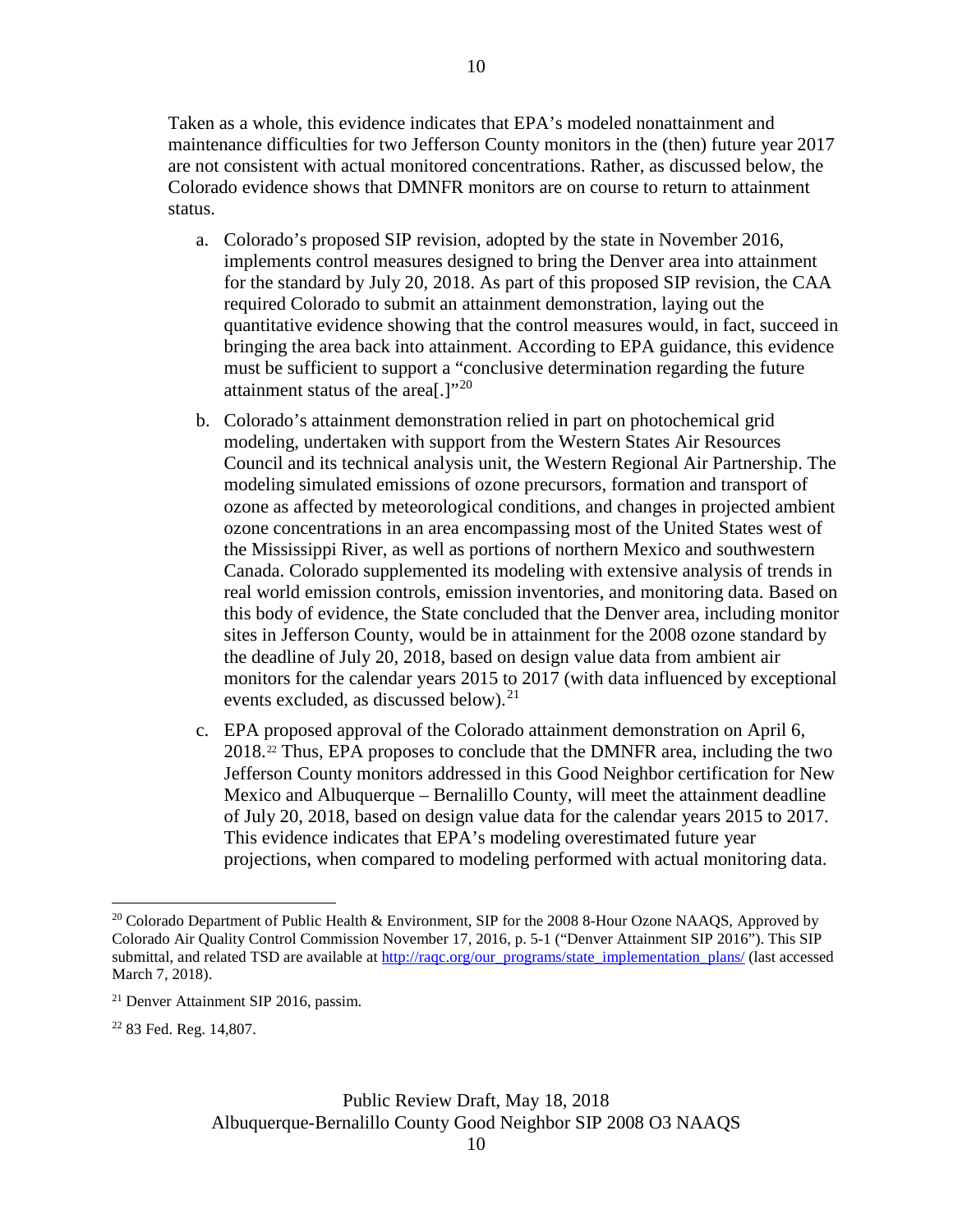Thus, EPA's modeled projections of a significant New Mexico contribution in 2017 can also be viewed as an overestimation.

EPA has advised EHD and NMED that they may cite Colorado's attainment demonstration for the DMNFR area in support of their own demonstration of how they meet Good Neighbor obligations under the 2008 ozone NAAQS.

4. **Exceptional Event Demonstration for Denver area**. On April 5, 2018, the State of Colorado issued a proposed ozone Exceptional Events Demonstration, under EPA's exceptional events data exclusion rule ("Exceptional Events Rule"),<sup>[23](#page-10-0)</sup> for wildfire events that occurred on September 2 and 4,  $2017<sup>24</sup>$  $2017<sup>24</sup>$  $2017<sup>24</sup>$  These non-anthropogenic events elevated ozone levels at ambient air monitors in the DMNFR area, including at the two Jefferson County monitor sites discussed in this Good Neighbor SIP certification for New Mexico and Albuquerque – Bernalillo County. As discussed below, these elevated ozone models do not invalidate the attainment demonstration for the DMNFR area for the 2008 ozone NAAQS.

EPA's Exceptional Events Rule allows a state to exclude air monitor data influenced by certain natural events from determinations of NAAQS exceedances or violations. Colorado's exceptional events demonstration for the DMNFR area would allow the exclusion of ozone monitoring data for September 2 and 4, 2017 from design value calculations that would otherwise cause design values at monitoring sites to violate the 2008 ozone NAAQS. In the event of such a violation, Denver's "moderate" ozone nonattainment area would fail to meet a July 20, 2018 deadline to return to attainment status. Colorado's exceptional event demonstration presents data that meet EPA's data exclusion requirements. The data characterizes overall regional climate, weather patterns, ozone formation dynamics, air contaminant emissions, and ambient air monitor readings over varying time spans, including days, months, or years prior to the exceptional event of September 2 and 4, 2017. The purpose of this data is to show that the wildfire events on those days were indeed exceptional, as defined in the EPA rule, and thus should not be included in data determining whether design values for the 2015 to 2017 period violated the 2008 ozone NAAQS. Absent such a violation, the attainment demonstration for the DMNFR area remains valid.

Although EPA has not officially approved the exceptional events demonstration for the September 2 and 4, 2017 wildfires, EPA has indicated by its proposed approval of the attainment demonstration for the Denver area that it expects the area to meet the July 20, 2018 attainment deadline. Further, EPA has informed New Mexico and Albuquerque – Bernalillo County that they may cite to Colorado's exceptional events demonstration in showing that they will meet their Good Neighbor obligations for the 2008 ozone NAAQS.

[https://www.colorado.gov/airquality/tech\\_doc\\_repository.aspx#exceptional\\_events](https://www.colorado.gov/airquality/tech_doc_repository.aspx#exceptional_events) (last accessed May 2, 2018).

Public Review Draft, May 18, 2018 Albuquerque-Bernalillo County Good Neighbor SIP 2008 O3 NAAQS

<span id="page-10-0"></span> <sup>23</sup> 50 CFR § 50.14.

<span id="page-10-1"></span><sup>&</sup>lt;sup>24</sup> Colorado Department of Public Health and Environment, Exceptional Event for Ozone on September 2 and 4, 2017 (April 5, 2018), available at